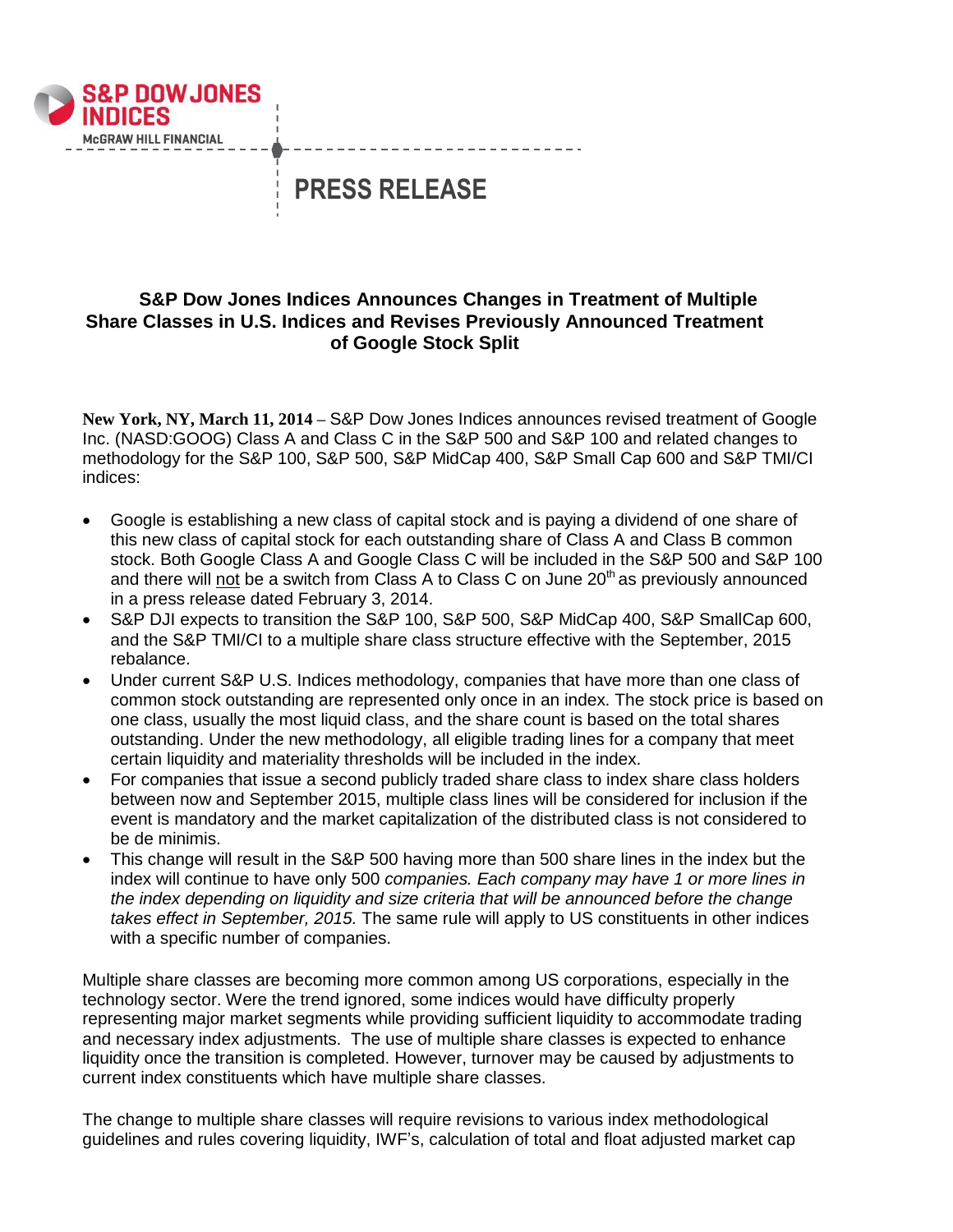and other factors. Therefore, changes to share counts and share classes of stocks currently in the indices will not be done until September 2015, approximately 18 months from now.

The S&P Dow Jones US Index Committee acknowledges the comments received from index fund managers and investors.

## **About S&P Dow Jones Indices**

S&P Dow Jones Indices LLC, a subsidiary of The McGraw-Hill Companies is the world's largest, global resource for index-based concepts, data and research. Home to iconic financial market indicators, such as the S&P 500<sup>®</sup> and the Dow Jones Industrial Average<sup>SM</sup>, S&P Dow Jones Indices LLC has over 115 years of experience constructing innovative and transparent solutions that fulfill the needs of institutional and retail investors. More assets are invested in products based upon our indices than any other provider in the world. With over 830,000 indices covering a wide range of assets classes across the globe, S&P Dow Jones Indices LLC defines the way investors measure and trade the markets. To learn more about our company, please visit [www.spdji.com.](http://www.spdji.com/)

*It is not possible to invest directly in an index. S&P Dow Jones Indices LLC, Dow Jones, and their respective affiliates, parents, subsidiaries, directors, officers, shareholders, employees and agents (collectively "S&P Dow Jones Indices") does not sponsor, endorse, sell, or promote any investment fund or other vehicle that is offered by third parties and that seeks to provide an investment return based on the returns of any S&P Dow Jones Indices index. This document does not constitute an offer of services in jurisdictions where S&P Dow Jones Indices or its affiliates do not have the necessary licenses. S&P Dow Jones Indices receives compensation in connection with licensing its indices to third parties.*

STANDARD & POOR'S and S&P are registered trademarks of Standard & Poor's Financial **Services** 

LLC. "Dow Jones" is a registered trademark of Dow Jones Trademark Holdings LLC ("Dow Jones").

## **For more information:**

Dave Guarino Communications S&P Dow Jones Indices [dave.guarino@spdji.com](mailto:dave.guarino@spdji.com) (212) 438-1471

David Blitzer Managing Director and Chairman of the Index Committee S&P Dow Jones Indices [david.blitzer@spdji.com](mailto:david.blitzer@spdji.com) (212) 438-3907